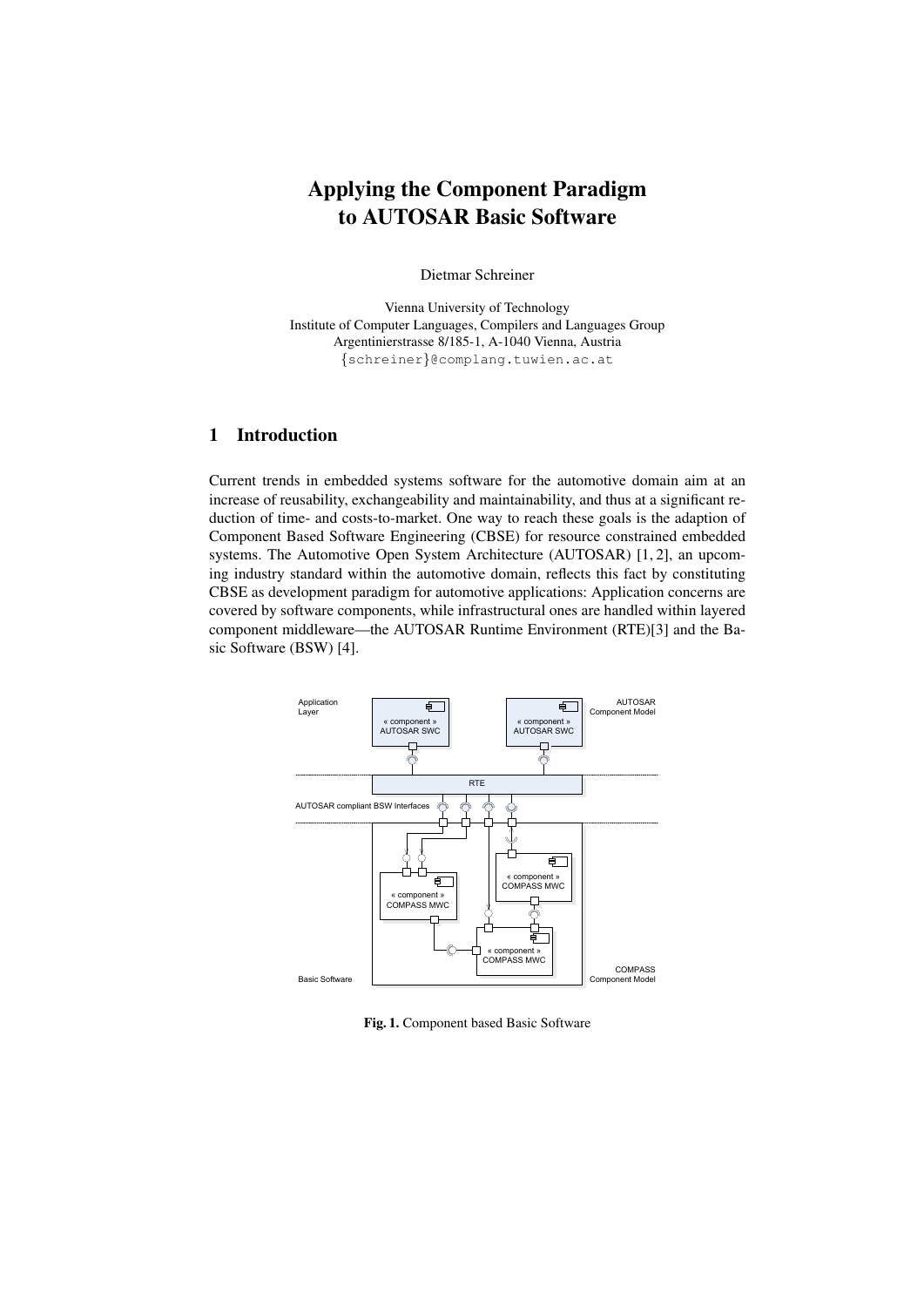However, the AUTOSAR *Basic Software* itself is specified as layered architecture that is only customizable on a coarse-grained level, and thus tends to be heavy-weight and less flexible. Therefore, this paper contributes by applying the component paradigm to AUTOSAR *Basic Software* , to improve the capabilities of AUTOSAR compliant software systems, as conceptually depicted in Fig. 1: The redesigned BSW externally provides all interfaces to the RTE prescribed by the AUTOSAR standard, whereas the BSW's internal architecture is fully component based.

## 2 AUTOSAR Basic Software Components

In CBSE, the most common entity is called component. Unfortunately, literature shows many, very often contradictory [5], definitions of that term. So the first thing to do when dealing with CBSE, is to clarify the semantic meaning of this appellation, and to provide a clear vocabulary as basis for the remainder of this paper.

In accordance to the work of [6–8] we define components as follows:

Components are trusted architectural elements of execution that interact only by their well defined interfaces, according to contractual guarantees, and strictly contain no other external dependencies. Components conform to a component model, so they adhere to a composition and interaction standard, and can be independently deployed and composed without modification. As a result, components are well suited for reuse and third-party composition. A set of well composed components is referred to as component architecture, while the term component model denotes the framework and standards, a component has to adhere to.

When building component based middleware for AUTOSAR, two things have to be taken into consideration:

- Middleware components cannot rely on component middleware. Therefore, the AUTOSAR component model [9] cannot be applied at *Basic Software* level.
- Middleware components have to provide standardized AUTOSAR functionality. Hence, the component model for middleware components has to be designed in line with the AUTOSAR standard, especially when it comes to the type system, to allow a seamless integration of component based middleware into the AUTOSAR environment.

A detailed specification of a component model, designed to meet these prerequisites within the AUTOSAR context, is provided in [10] and is used for the remainder of this paper. The so called COMPASS component model is compatible to the type system of AUTOSAR's C-language binding. It defines middleware components to be encapsulated units of execution, that interact via function calls within one global address space, and via shared memory access. The COMPASS component model specifies the *Basic Software* component classes, defines their minimal interfaces, and prescribes all means of composition and interaction for BSW components.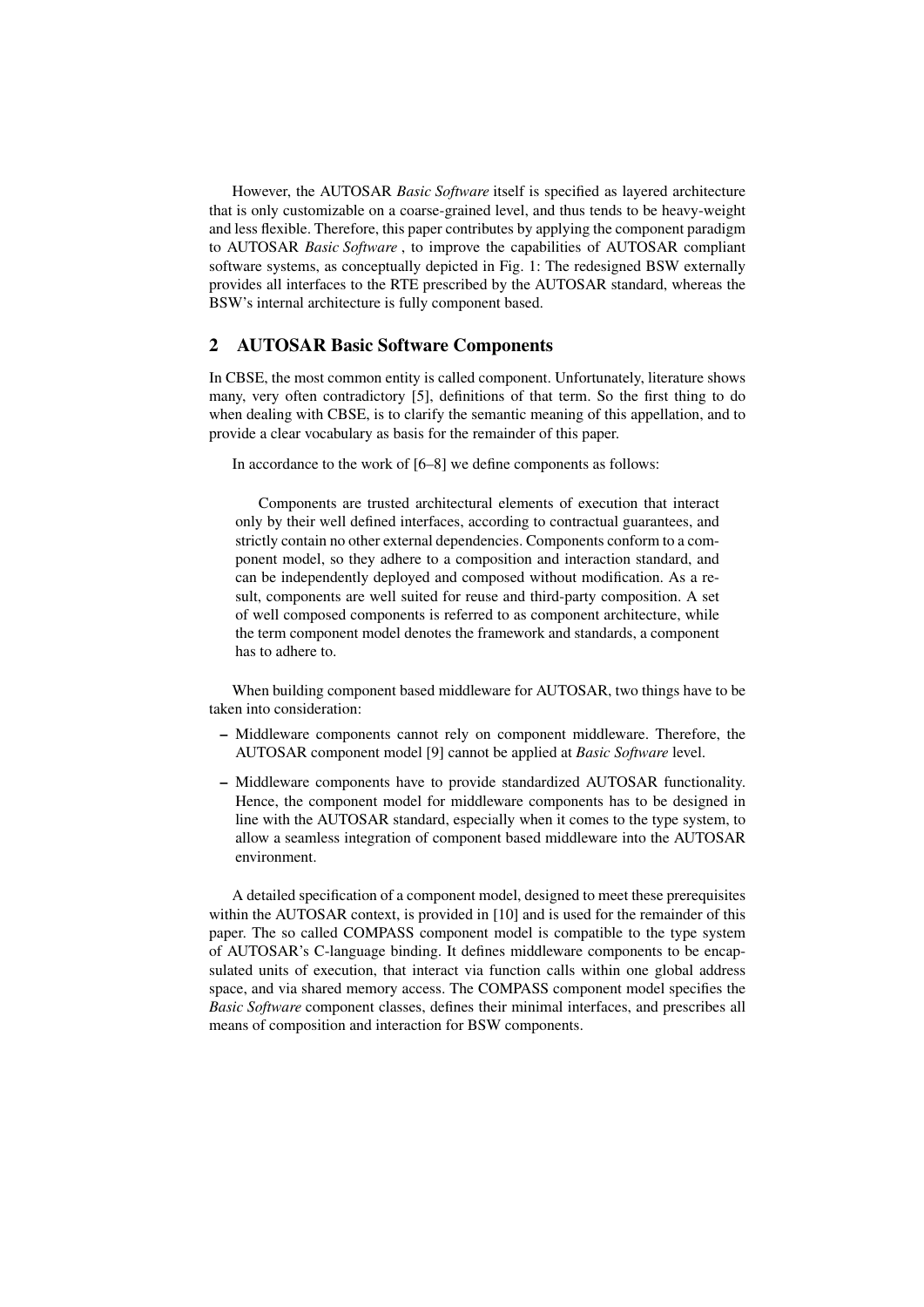## 3 Component Recognition for AUTOSAR BSW

As our primary goal was to redesign AUTOSAR *Basic Software* in a component based way, we analyzed an exiting, layered BSW implementation to identify basic groups of functionality that could serve as base-line for BSW components: All functions, specified by AUTOSAR, which are either coupled via function calls, or which are coupled via shared memory accesses, have been marked as candidates for the same BSW component class. In addition, functions that are semantically related to each other, but are not directly coupled, have manually been assigned to the appropriate BSW component classes by domain experts. In that way we identified a set of BSW components that completely resemble the functionality and all external interfaces of the standard's layered BSW. Using the COMPASS component model and the identified *Basic Software* building blocks, it is now possible to build a component based AUTOSAR BSW, that on the one hand provides a fine-grained, function-based partitioning, enabling the creation of customtailored BSW, and that on the other hand highly supports reuse and exchangebility of BSW components.

#### 3.1 Coupling within Software Components

One of the important properties of software components is that of encapsulation and separation. A well designed component contains a set of semantically related operations and data holders, that in total provide specific functionality exposed by the component's interfaces.

When trying to find those related operations and data holders within a global set of functions and data structures contained within monolithic or coarse-grained layered software, the coupling between all functions and all data structures has to be examined. For the task of component recognition two types of coupling are of interest:

- Coupling via Control-Flow. Control-flow refers to the path of execution of a program. Two distinct functions within a program are strongly coupled via control-flow, if at least one of them passes control over to the other one. This is typically done by invoking the other function via a function call.
- Coupling via Data-Flow. Data-flow refers to the flow of information during the execution of a program. As information is typically stored within data holders like memory cells, coupling via data-flow can be observed by examining access to data holders. Two distinct functions are strongly coupled via data-flow if both access the same data-holder, no matter if the type of access is read or write.

When taking these two types of coupling into account, two rules have to hold when performing automated component recognition:

- 1. Two distinct operations must not be coupled if they are contained within distinct components (horizontal coupling).
- 2. Two distinct operations may be coupled if they are contained within one component (vertical coupling).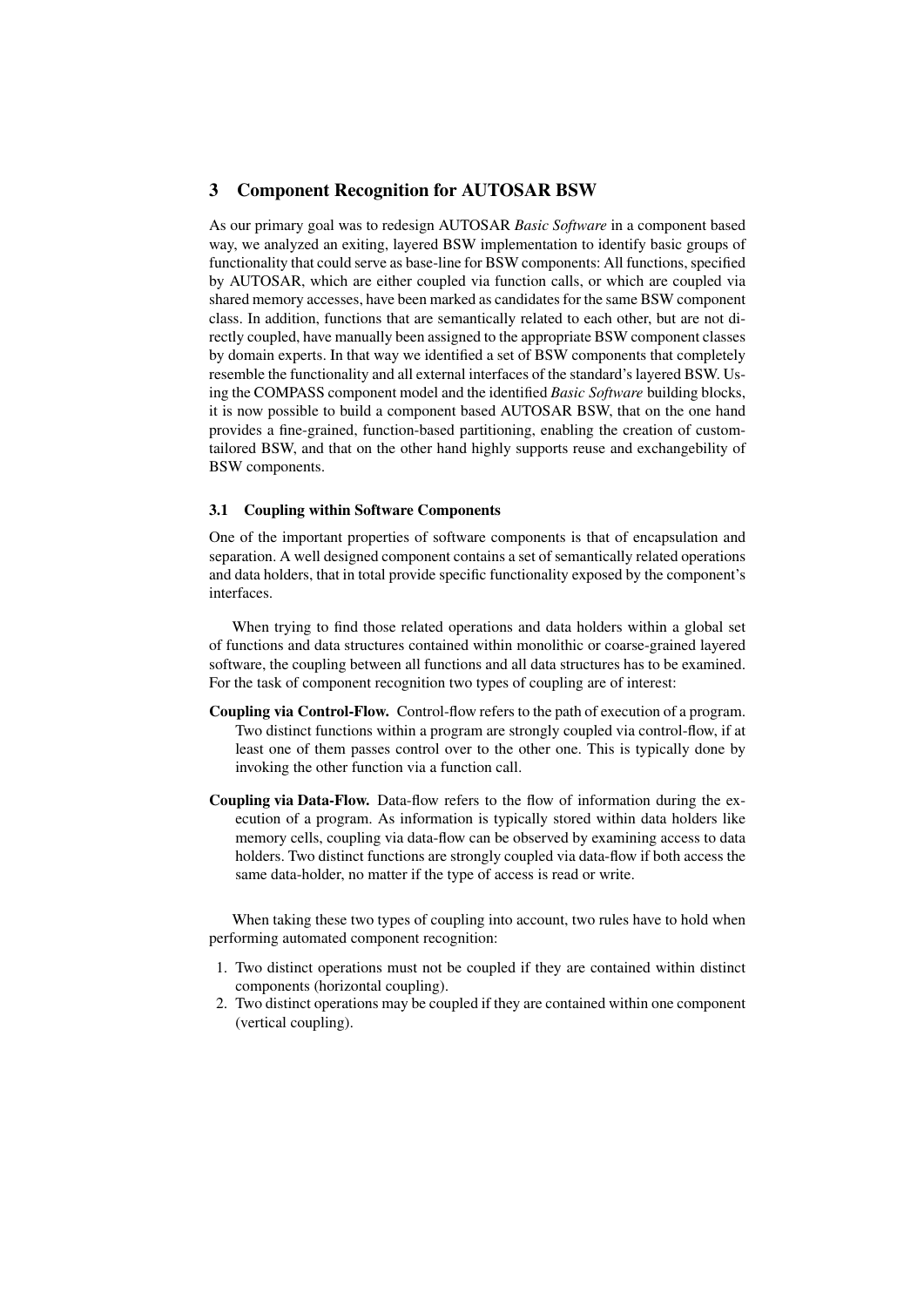#### 3.2 Recognition Algorithm

When developing an algorithm based on static analysis, various options regarding complexity and thus execution time exist. Our algorithm was developed with respect to scalability, hence its complexity is kept linear to the size of the analyzed source code. In addition, our algorithm incorporates configuration data, especially data on late bound function pointers and on domain specific properties, to provide linear complexity and to find sufficient solutions quickly.

- 1. Calculate the call graph. A call graph,  $G_C = (N_C, E_C)$ , is computed from P's AST where functions of the program are represented by nodes,  $N_C$ , and calls are represented by edges,  $E_C$ , between the calling and the called function.
- 2. **Calculate usage graph.** A usage graph,  $G_U = (N_U, E_U)$ , is computed where functions and accessed data fields are represented by nodes,  $N_U$ , and the usage of a specific data field in the respective function is represented by an edge,  $E_U$ , between the function node and the data field node. To identify field accesses, the occurrence of arrow- and dot-expressions within the AST is analyzed. Our algorithm traverses the program's AST and finds all occurrences of field accesses in user defined data structures.
- 3. Calculate component graph. A component graph,  $G_P = (N_P, E_P)$ , can be calculated by creating a set union of the call graph and the data usage graph. It unites all gathered information on coupling via control-flow and on coupling via structure type based data field usage.
- 4. Extract components from component-graph. The algorithm's final step is the extraction of all disjoint, connected sub-graphs, the components, from the component graph. Our algorithm performs the extraction via a reachability calculation. The algorithm's output is a set of sets of nodes where each set of nodes represents one component. A domain expert can further group subsets of the automatically computed components into single components if desired.

## 4 Results

To prove our algorithm, it was applied to a full fledged implementation of an AUTOSAR communication stack, which is a subset of AUTOSAR *Basic Software* . The same implementation was manually decomposed as described in [11], which allows a reliable validation of the algorithm's results.

The analyzed source code is full-fledged C-code that implements the *FlexRay Interface- and Driver-Layer* as specified by the AUTOSAR standard. The source code can be characterized as shown in Table 1 and in Table 2. The generated AST contained 291794 nodes, which were traversed only once by our algorithm. The full execution of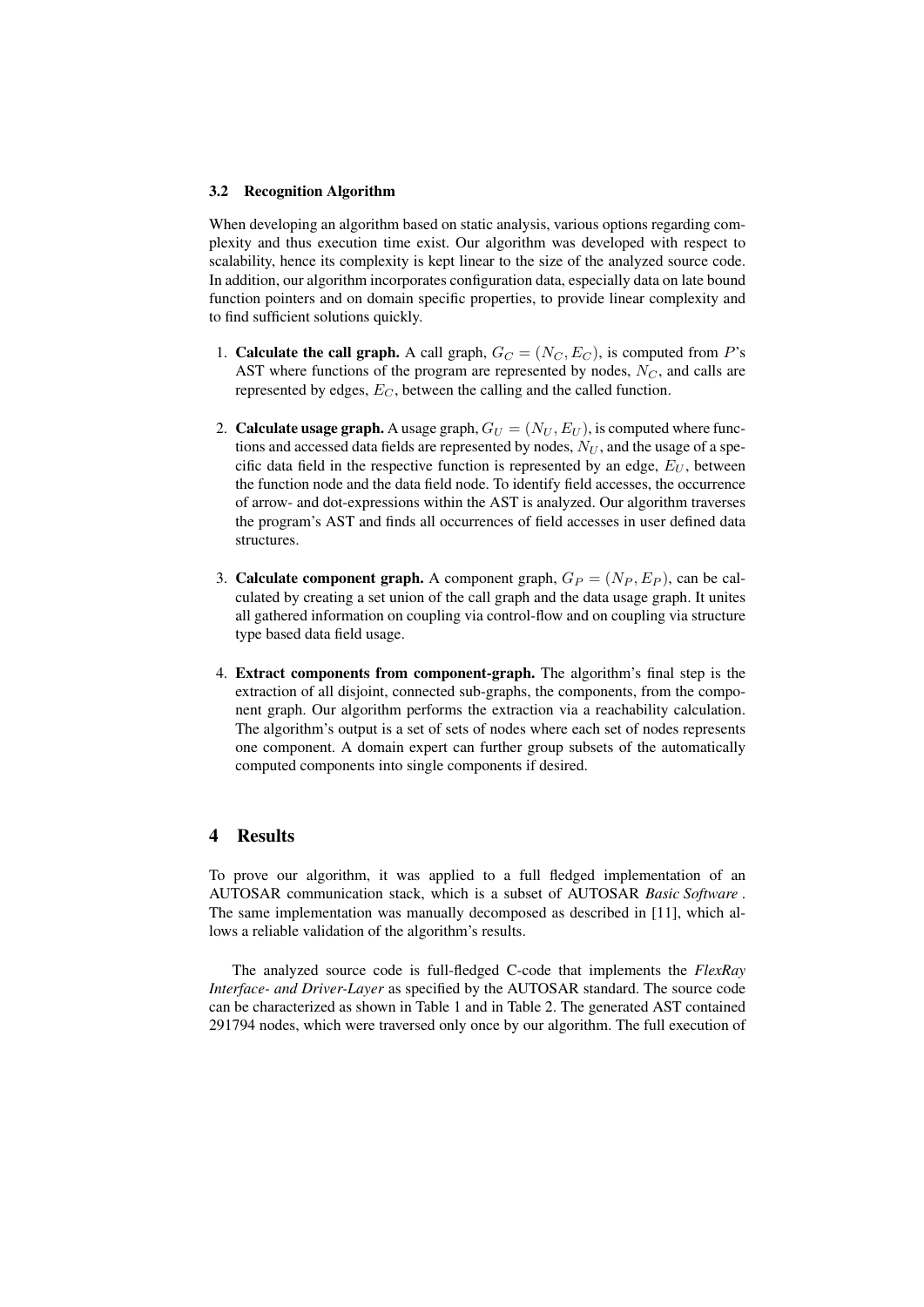| FlexRay Interface |                       |             |      |  |
|-------------------|-----------------------|-------------|------|--|
|                   | # of files $ LOC $ kB |             |      |  |
| Header            |                       | 4 1620      | 59   |  |
| Implementation    |                       | 15 4192 135 |      |  |
| FlexRay Driver    |                       |             |      |  |
| Header            |                       | 13 1660     | - 88 |  |
| Implementation    |                       | 27 7142 222 |      |  |

Table 1. Source Code Characteristics

| <b>Function Definitions</b> | 107  |
|-----------------------------|------|
| Function Call Expr.         | 431  |
| AddressOf Op.               | 12   |
| Ptr Deref. Exp.             | 241  |
| Arrow and dot Op.           | 457  |
| Cast Expr.                  | 4924 |
|                             |      |

Table 2. Program Characteristics

our component recognition algorithm took less than 5 seconds and used approx. 80MB of memory on a 64-bit Intel PC.

The manual decomposition identified 8 components for the FlexRay Interface- and the FlexRay Driver-Layer. They were called *Base*, *Transmitter*, *Receiver*, *Time Services*, *Status*, *MTS*, *WUP*, and *TransceiverDrv*.

To perform our automatic component recognition, a set of 87 functions has been marked as relevant. 12 data structures respectively their data fields have been marked as irrelevant. On that basis our algorithm was able to recognize not only one but a set of valid decompositions. This is due to the fact, that some of the manually defined components consist of multiple, uncoupled sub-components that may be combined randomly, as they do not interfere. However, the manually created decomposition was contained within the calculated set, proving our algorithm valid in terms of imposed requirements.

## 5 Acknowledgments

This work has been partially funded by the European Community under the FP7 IST project All-Times, contract 215068.

## References

- 1. Heinecke, H.: AUTomotive Open System ARchitecture An Industry-Wide Initiative to Manage the Complexity of Emerging Automotive E/E-Architectures. In: Proceedings of the Convergence International Congress & Exposition On Transportation Electronics, Detroit, MI, USA (2004)
- 2. AUTOSAR: Automotive Open System Architecture. http://www.autosar.org/.